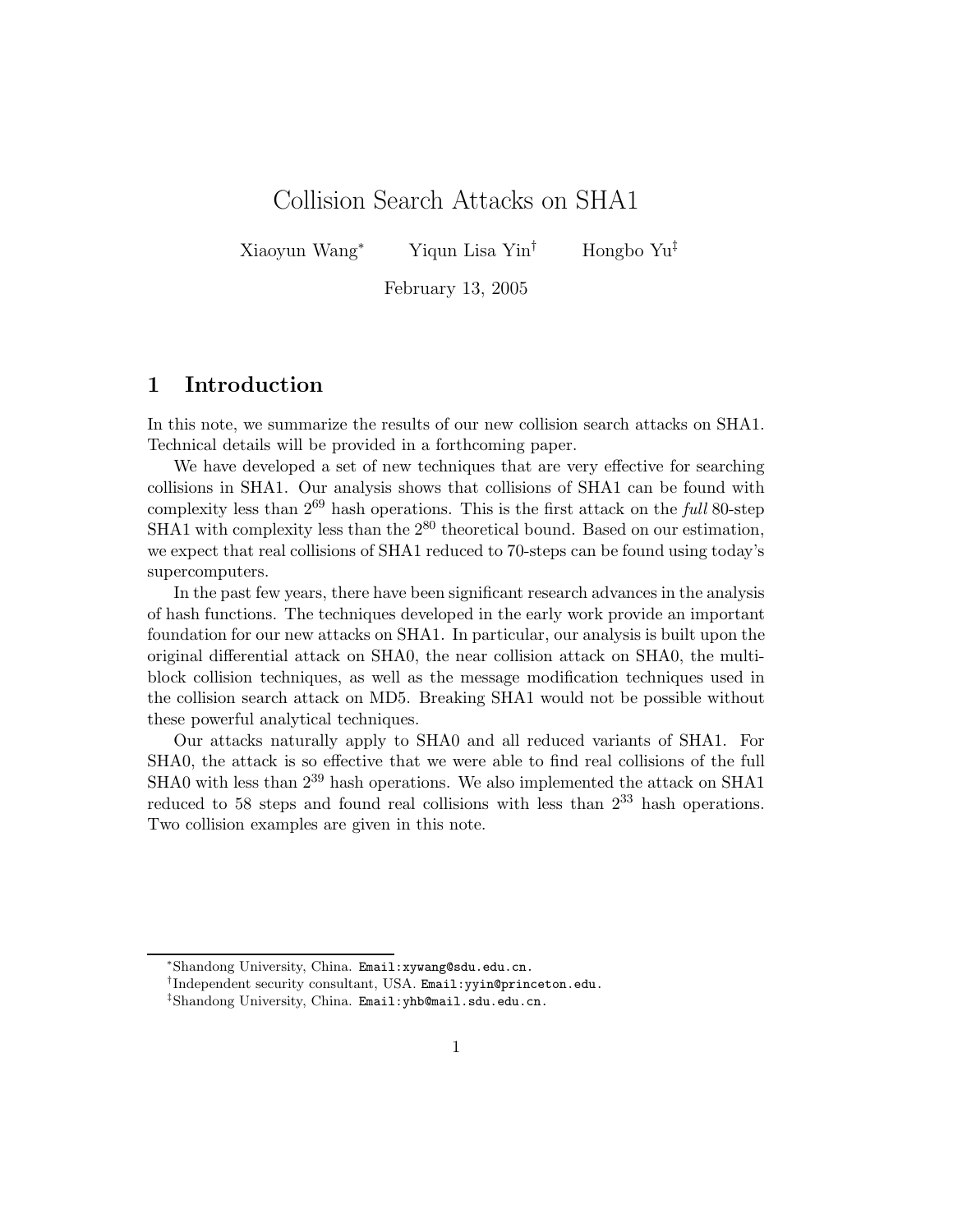## **2 A collision example for SHA0**

 $h_1 = \text{compress}(h_0, M_0)$ 

|          | $compress(h_1, M_1) = compress(h_1, M'_1)$<br>h <sub>2</sub> |                 |          |          |          |  |  |
|----------|--------------------------------------------------------------|-----------------|----------|----------|----------|--|--|
| $h_0$ :  | 67452301                                                     | efcdab89        | 98badcfe | 10325476 | c3d2e1f0 |  |  |
| $M_0$ :  | 65c24f5c                                                     | 0c0f89f6        | d478de77 | ef255245 |          |  |  |
|          | 83ae3a1f                                                     | 2a96e508        | 2c52666a | Od6fad5a |          |  |  |
|          | 9d9f90d9                                                     | eb82281e        | 218239eb | 34e1fbc7 |          |  |  |
|          | 5c84d024                                                     | $f7$ ad $1c2f$  | d41d1a14 | 3b75dc18 |          |  |  |
| $h_1$ :  | 39f3bd80                                                     | c38bf492        | fed57468 | ed70c750 | c521033b |  |  |
| $M_1$ :  | 474204bb                                                     | 3b30a3ff        | f17e9b08 | 3ffa0874 |          |  |  |
|          | 6b26377a                                                     | $18$ abd $c$ 01 | d320eb93 | b341ebe9 |          |  |  |
|          | 13480f5c                                                     | ca5d3aa6        | b9f3bd88 | 21921a2d |          |  |  |
|          | 4085fca1                                                     | eb65e659        | 51ac570c | 54e8aae5 |          |  |  |
| $M_1'$ : | c74204f9                                                     | 3b30a3ff        | 717e9b4a | 3ffa0834 |          |  |  |
|          | 6b26373a                                                     | 18abdc43        | 5320eb91 | 3341ebeb |          |  |  |
|          | 13480f1c                                                     | 4a5d3aa6        | 39f3hdc8 | a1921a2f |          |  |  |
|          | 4085fca3                                                     | 6b65e619        | d1ac570c | d4e8aaa5 |          |  |  |
| $h_2$ :  | 2af8aee6                                                     | ed1e8411        | 62c2f3f7 | 3761d197 | 0437669d |  |  |

Table 1: A collision of the full 80-step SHA0. The two messages that collide are  $(M_0, M_1)$  and  $(M_0, M'_1)$ . Note that padding rules were not applied to the messages.